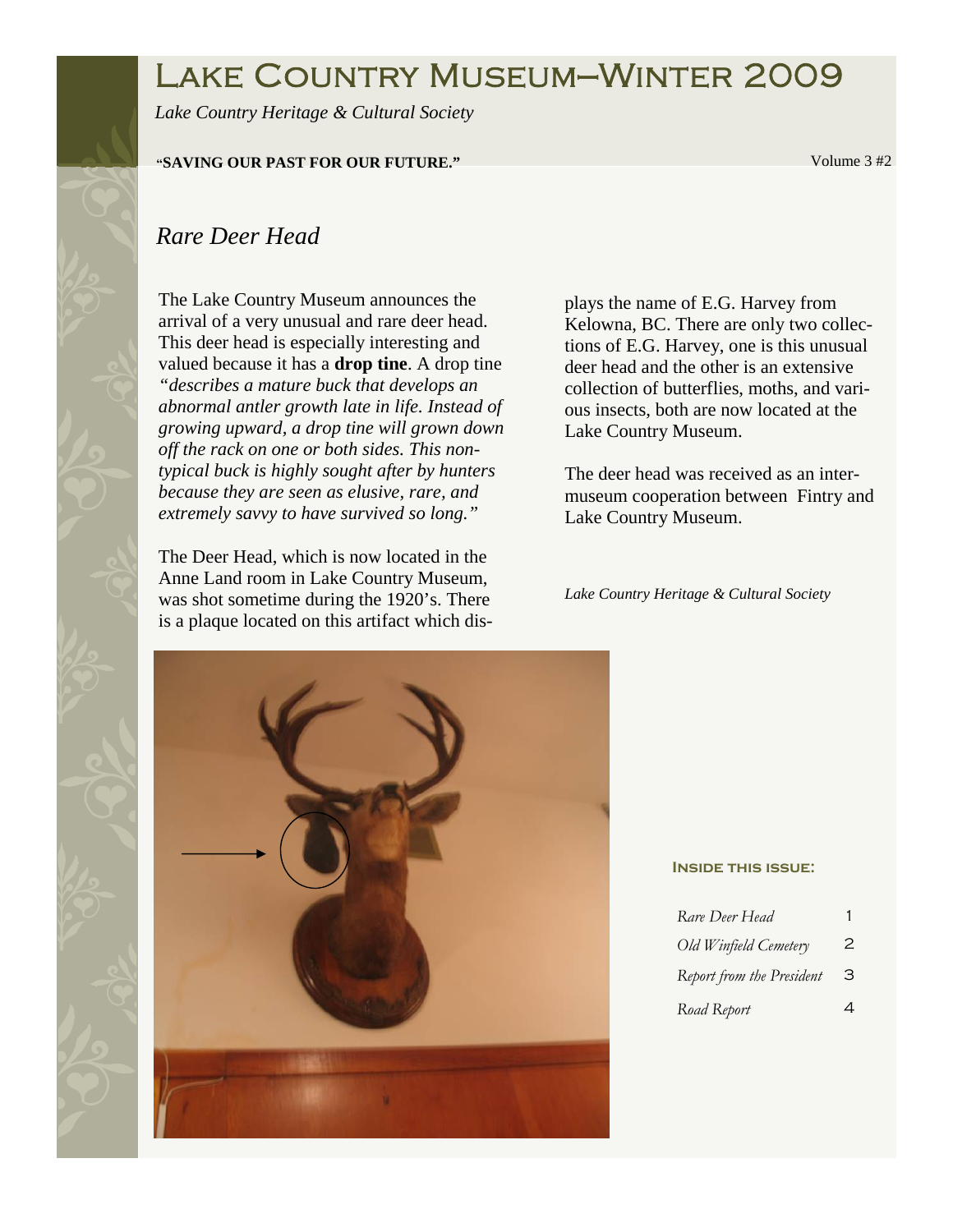### *Old Winfield Cemetery*

The beginnings of the old Winfield Cemetery are not well recorded. In fact, the Cemetery's history if very vague and probably unknown and is located on Cemetery Road in Winfield.

The Cemetery is set among the pines and nearby orchards and farms and is approximately one acre in size. The land originally belonged to the Okanagan Valley Land Company. Sam Tyndall bought the land as part of a ten acre package during the 1930's and later sold it to the Winfield Irrigation District. After that, however, there are no records of any transactions to buy or sell the land. Now the Cemetery is under the care of the District of Lake Country Parks & Recreation department.

There are 35 named persons, nine of whom are Japanese., and approximately 10 unmarked graves. The earliest marked grave is that of Joseph Malloy, the doctor for this area, who died in 1908. The second oldest is that of Abe Cody who died in 1912. These two graves are probably not the oldest, the unmarked graves are so far unknown.



*Joseph Malloy's grave site* 

#### *Research by Jackie Mitchell*



Cemetery Road Cemetery 1908



*There are a few unmarked grave sites like this. Note one site surrounded by stones under the pine trees.*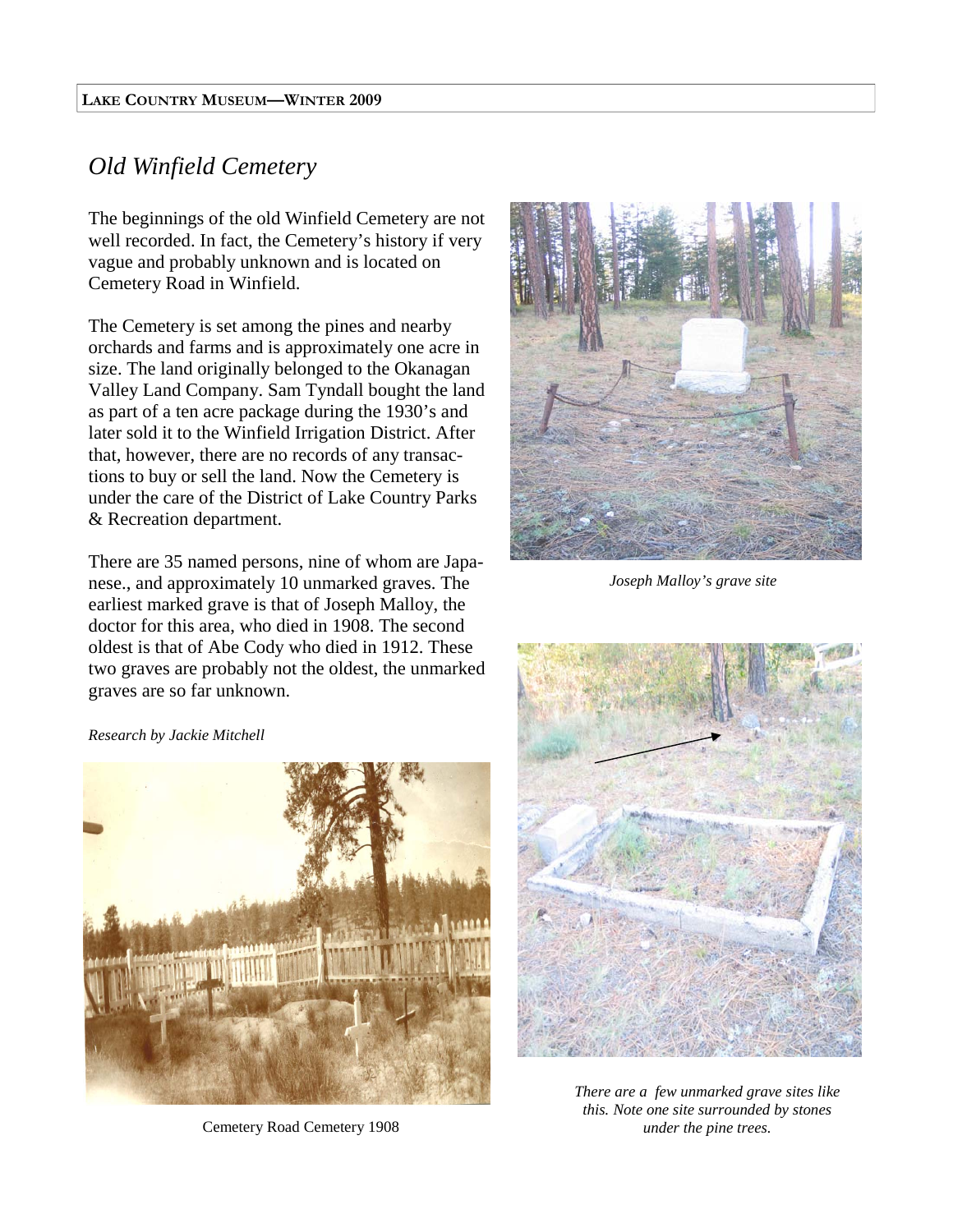### *Report from the President*

Summer of 2009 went by incredibly quickly here at the Lake Country Museum. We opened our doors to visitors on the Victoria Day weekend and were immediately busy. We were most fortunate in having our students Diane and Nicky back again so it was straight to work with no need for training.

Several groups of elementary students visited to see our displays and have some fun. This was organized by Karen Gibbons and Val Regier who did a great job. The kids learned how to "milk a cow" with the aid of a rubber glove with holes in the fingers, and then to use a churn to turn it into butter. Glen Gibbons was pressed into service to help the kids make "whirly-gigs", or whatever we used to call a button on a string.

We also had our first ever Okanagan Centre Heritage Walks and they were a great success with nearly twenty people out the first night. Our tour guides were Mick and Patti Wentworth and we were fortunate to have Anne Land do a tour and provide some great stories of earlier days.

The Tea Room was a real hit again this year with new contractors Dawn and Vic who not only served up great food and beverages but also made the patio look quite beautiful with flowers and a fountain. Don't miss this next year.

CentrePiece topped off our summer and, as ever, it was a fabulous day. The weather was perfect and Mayor James Baker once again produced mouthwatering hamburgers. We enjoyed the Big Band, Bill Scarrow and friend John helped us relive the sailing history of Captain Short, and the always popular traditional Devonshire Tea was served. Our thanks again to Eleanor Geen, Jim Tayor, Andy Miller and my wife Elaine for organizing a memorable day.

At the end of August it was time to close the doors

again and take a breather before getting

back to work with early plans for an even better season in 2010. There is always much to be done and our volunteers are back at work on Mondays and Wednesdays. There's never enough help and we'd be very grateful to anyone who could spare a few hours a week. Leave a message at the Museum if you want more info: 766-0111 or call me at 766-2372. It would help so much.

Our Board of Directors recently had a work session at the District offices brainstorming ways to improve your museum experience. There are lots of ideas, we just need a few more to help and maybe a little more funding to make it all happen.

I'm delighted to announce several new members of our Board. In the spring we welcomed Dr. David Counts from Oyama, and just recently Dr. Duane Thomson and his wife Carol, also Oyama residents. These appointments greatly strengthen our ability to move the Museum forward. Duane was born here, has a background in History at UBCO, and has some great ideas. Carol has many years of experience with a major Museum and exceptional skills in Web design and other areas that will help us tremendously.

Thanks for taking the time to read our newsletter and we appreciate all the support that we have received from our readers and throughout the community.

*Rich Gibbons President*